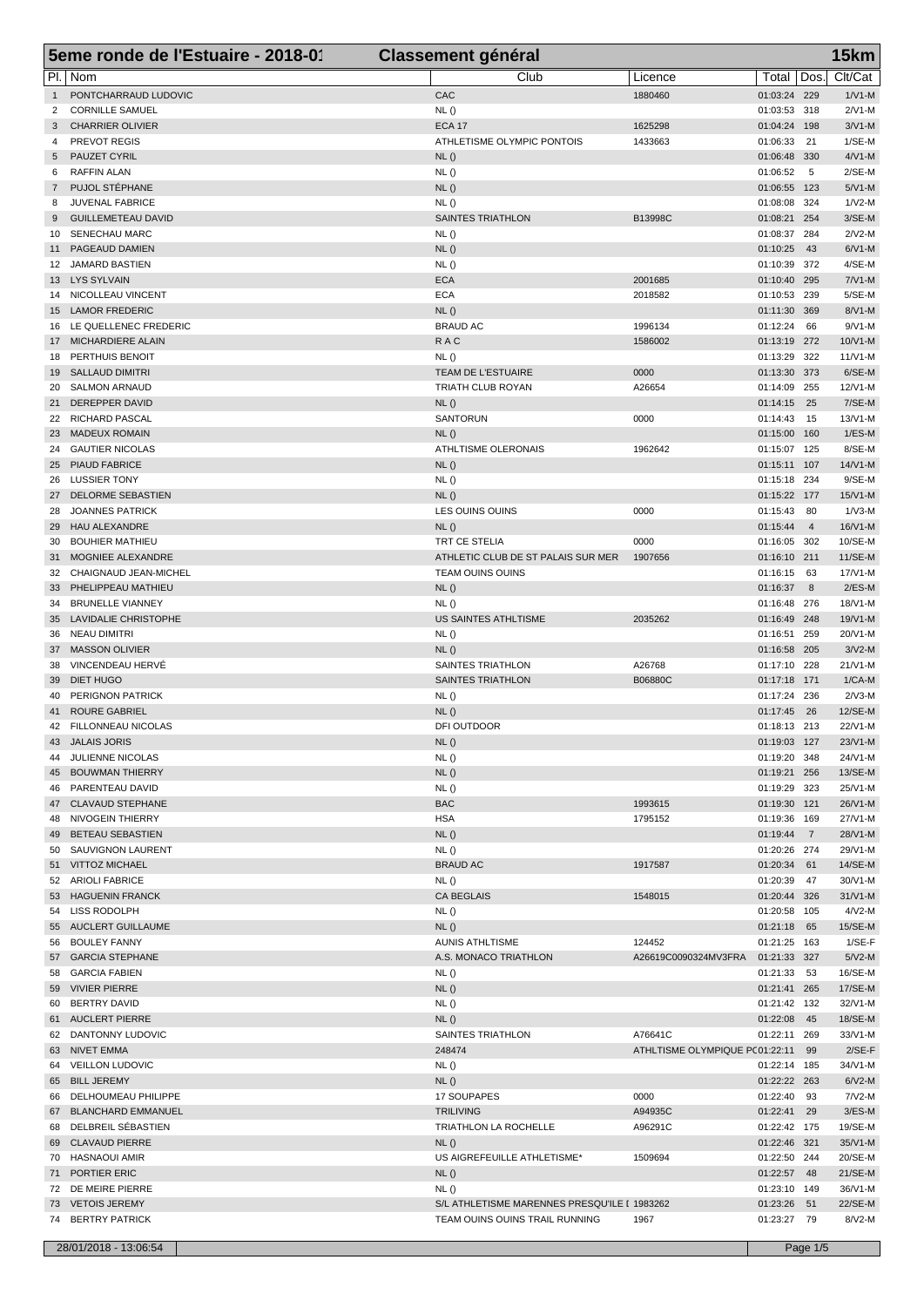|            | 5eme ronde de l'Estuaire - 2018-01                   | <b>Classement général</b>                    |                                 |                              |            | 15km                 |
|------------|------------------------------------------------------|----------------------------------------------|---------------------------------|------------------------------|------------|----------------------|
|            | Pl.   Nom                                            | Club                                         | Licence                         | Total                        | Dos.       | Clt/Cat              |
| 75         | <b>MORICE PATRICK</b>                                | NL()                                         |                                 | 01:23:30                     | 38         | $9/N2-M$             |
| 76         | <b>BONNIN VINCENT</b>                                | NL()                                         |                                 | 01:23:38                     | 117        | 37/V1-M              |
| 77         | <b>BRUNI LUCIE</b>                                   | NL()                                         |                                 | 01:23:59                     | 206        | $1/V1-F$             |
| 78<br>79   | <b>BOUCARD GEOFFROY</b><br>COUILLANDREAU PASCAL      | <b>CLAIN ATHLETIC PICTAVE</b><br><b>ALBS</b> | 1732429<br>1754661              | 01:24:07<br>01:24:17 216     | 337        | 23/SE-M<br>10/V2-M   |
| 80         | <b>GILBERTO FRANCOIS</b>                             | NL()                                         |                                 | 01:24:26                     | 95         | 24/SE-M              |
| 81         | <b>JOSSEAU PETER</b>                                 | <b>SSA ATROSPACE</b>                         | 0000                            | 01:24:29                     | 303        | 25/SE-M              |
| 82         | <b>AUBREE EDITH</b>                                  | 17 SOUPAPES                                  | 0000                            | 01:24:41                     | 290        | $1/V2-F$             |
| 83         | <b>MADIOT MICHEL</b>                                 | NL()                                         |                                 | 01:24:51                     | 197        | $11/N2-M$            |
| 84         | <b>BOURDIN WILLIAM</b>                               | NL()                                         |                                 | 01:24:51                     | 41         | 38/V1-M              |
| 85<br>86   | <b>DARDILLAC CYRIL</b><br><b>SEGUIN BENOIT</b>       | NL()<br>NL()                                 |                                 | 01:25:26<br>01:25:33         | 286<br>139 | 39/V1-M<br>40/V1-M   |
| 87         | <b>FRITZSCH DANIEL</b>                               | 17 SOUPAPES                                  | 502835                          | 01:25:38                     | 89         | 12/V2-M              |
| 88         | <b>MENET LIONEL</b>                                  | AC ST PALAIS SUR MER                         | 513344                          | 01:25:41                     | 165        | 13/V2-M              |
| 89         | <b>LEGLISE XAVIER</b>                                | NL()                                         |                                 | 01:25:59                     | 146        | $41/N1-M$            |
| 90         | <b>MOAL LOIC</b>                                     | 17 SOUPAPES                                  | 0000                            | 01:26:02                     | 291        | 42/V1-M              |
| 91         | LESPAGNOL SÉBASTIEN                                  | SAINTES TRIATHLON                            | A73018C                         | 01:26:09                     | 56         | 43/V1-M              |
| 92         | <b>CAMPORA JEAN BAPTISTE</b>                         | ASA SPORT ENDURANCE                          | 627143                          | 01:26:18<br>01:26:33         | 164        | 14/V2-M<br>44/V1-M   |
| 93<br>94   | <b>HOSTEING PAUL</b><br><b>BASQUIN FRANCIS</b>       | NL()<br>NL()                                 |                                 | 01:26:36                     | 282<br>219 | 26/SE-M              |
| 95         | <b>BORDENAVE LAURENT</b>                             | NL()                                         |                                 | 01:26:44                     | 67         | 27/SE-M              |
| 96         | <b>BERTRAND THOMAS</b>                               | NL()                                         |                                 | 01:26:50                     | 253        | 45/V1-M              |
| 97         | <b>CARDOSO EMILIE</b>                                | ATHLETISME OLYMPIC PONTOIS                   | 1833066                         | 01:26:59                     | 217        | $3/SE-F$             |
| 98         | <b>BARBOTIN FLORENT</b>                              | NL()                                         |                                 | 01:27:02                     | 359        | 46/V1-M              |
| 99         | <b>ETCHEVERRIA THOMAS</b>                            | NL()                                         |                                 | 01:27:09                     | 299        | 28/SE-M              |
| 100<br>101 | <b>WALEK ALAIN</b><br>DURAND ALEXANDRE               | ATLETISME OLYMPIC PONTOIS<br>NL()            | 2036251                         | 01:27:19<br>01:27:19         | 262<br>3   | 47/V1-M<br>48/V1-M   |
| 102        | <b>CHOLLET SYLVAIN</b>                               | NL()                                         |                                 | 01:27:22                     | - 10       | 49/V1-M              |
| 103        | PACAUD MICHAEL                                       | NL()                                         |                                 | 01:27:24                     | 283        | 50/V1-M              |
| 104        | <b>BARAU BENOIT</b>                                  | NL()                                         |                                 | 01:27:26                     | 362        | 29/SE-M              |
|            | 105 COMPAGNON MARIE                                  | US SAINTES ATHLETISME                        | 1989937                         | 01:27:32                     | 122        | $4/SE-F$             |
| 106        | <b>FORILLERE LOUISE</b>                              | FABB                                         | 1859021                         | 01:27:32 116                 |            | $2/V1-F$             |
| 107        | <b>BASELLO FLORENT</b><br>108 FAURE BENJAMIN         | NL()                                         |                                 | 01:27:36                     | 208<br>297 | 51/V1-M<br>30/SE-M   |
| 109        | AZÉMA PHILIPPE                                       | NL()<br><b>SAINTES TRIATHLON</b>             | A26696C0250489MV4FRA            | 01:27:40<br>01:27:46         | 152        | $15/N2-M$            |
| 110        | PINTO-CAETANO JOSÉ                                   | US AIGREFEUILLE ATHLETISME*                  | 1461340                         | 01:27:54                     | 344        | 52/V1-M              |
| 111        | <b>DENIS FABRICE</b>                                 | <b>AUNIS ATHLETISME</b>                      | 2025733                         | 01:28:20                     | 162        | 53/V1-M              |
|            | 112 PERRIN MAXIME                                    | NL()                                         |                                 | 01:28:45                     | 192        | 31/SE-M              |
|            | 113 GERMES BORIS                                     | NL()                                         |                                 | 01:29:00                     | 142        | 16/V2-M              |
|            | 114 FAURE LAURENT                                    | ROCHEFORT TRIATHLON                          | A27092C                         | 01:29:08                     | 314        | 54/V1-M              |
|            | 115 SIMON OLIVIER<br>116 GAUDEFROY FRÉDÉRIC          | NL()<br>US CENON ATHL.                       | 1271703                         | 01:29:09<br>01:29:13 266     | 174        | $17/N2-M$<br>55/V1-M |
|            | 117 LE MOUELLIC ERWANN                               | NL ()                                        |                                 | 01:29:20 68                  |            | 56/V1-M              |
|            | 118 PIBERNE JACKY                                    | JOGGING CLUB CHATEAUNEUF                     |                                 | 01:29:23 85                  |            | 18/V2-M              |
|            | 119 BATSCHELET DAMIEN                                | <b>SAM ATHLTISME</b>                         | 1261610                         | 01:29:26 246                 |            | 32/SE-M              |
|            | 120 JUSTON FABIEN                                    | NL()                                         |                                 | 01:29:36 301                 |            | 57/V1-M              |
|            | 121 BOIREAU YANN                                     | TEAM DE L'ESTUAIRE                           | 0000                            | 01:29:42 343                 |            | 33/SE-M              |
|            | 122 PERRET YANNICK<br>123 LUSSIER JEAN CHRISTOPHE    | GASS<br>NL()                                 | 1641545                         | 01:29:44 296<br>01:29:51 235 |            | 58/V1-M<br>19/V2-M   |
|            | 124 RUSSAOUEN DIDIER                                 | <b>NL()</b>                                  |                                 | 01:29:58 316                 |            | 59/V1-M              |
|            | 125 TRIOLET LAURENT                                  | PASS RUNNING                                 | T303390                         | 01:30:04 365                 |            | 34/SE-M              |
|            | 126 VENEZIA SAMUEL                                   | SAINTES TRIATHLON                            | A50408C                         | 01:30:09 54                  |            | 35/SE-M              |
|            | 127 DUMAND JEAN LUC                                  | ALBS.BOURG                                   | 807977                          | 01:30:18 243                 |            | 20/V2-M              |
|            | 128 CAMILLERI STEVEN                                 | TRIATHLON HAUTE SAINTONGE                    | A75391C                         | 01:30:43 361                 |            | 60/V1-M              |
|            | 129 BELLEDENT STEPHANE<br>130 TERRIERE PASCAL        | <b>GASS</b><br>NL()                          | 1540311                         | 01:31:01 247                 |            | $21/N2-M$<br>22/V2-M |
|            | 131 GILLET MICHEL                                    | NL()                                         |                                 | 01:31:03 108<br>01:31:18 183 |            | $3/N3-M$             |
|            | 132 NARET EMMANUEL                                   | <b>HSA</b>                                   | 1346333                         | 01:31:20 59                  |            | 61/V1-M              |
|            | 133 SANTOLINI ANTOINE                                | NL()                                         |                                 | 01:31:52 354                 |            | 36/SE-M              |
|            | 134 BOSSIS BERNADETTE                                | US AIGREFEUILLE ATHLETISME                   | 1368157                         | 01:31:54 182                 |            | $2/V2-F$             |
|            | 135 LEBEAU SYLVAIN                                   | NL()                                         |                                 | 01:31:55 173                 |            | 37/SE-M              |
|            | 136 SCHNEIDER LAURENT                                | PASSRUNNING                                  | T303311                         | 01:31:59 258                 |            | 23/V2-M              |
|            | 137 BERNALEAU FABRICE<br>138 SCHOUTEN JUDITH         | BRAUD.AC<br><b>BRAUD</b>                     | 326456<br>1634839               | 01:32:17 97<br>01:32:22 241  |            | 24/V2-M<br>$3/V1-F$  |
|            | 139 FORGET CHRISTOPHE                                | NL()                                         |                                 | 01:32:29 273                 |            | 62/V1-M              |
|            | 140 NERAUD STEPHANE                                  | NL()                                         |                                 | 01:32:56 184                 |            | 63/V1-M              |
|            | 141 CHAPEAU JEAN PHILIPPE                            | <b>HSA</b>                                   | 212510                          | 01:32:59 304                 |            | $4/N3-M$             |
|            | 142 GAUTIER PATRICE                                  | NL()                                         |                                 | 01:33:23 292                 |            | $5/N3-M$             |
|            | 143 MARTINEZ STEPHANE                                | NL()                                         |                                 | 01:33:28                     | 288        | 25/V2-M              |
|            | 144 DUBOIS FREDERIC                                  | SAINTES TRIATHLON                            | A26771C                         | 01:33:29                     | 73<br>55   | 64/V1-M              |
|            | 145 DUBANT-SAUNIER DOMINIQUE<br>146 CRAOUYEUR CLAIRE | SAINTES TRIATHLON<br><b>EPA 86</b>           | A50396C0250489MV3FRA<br>1975053 | 01:33:29<br>01:33:34 310     |            | 26/V2-M<br>$5/SE-F$  |
|            | 147 CHATEAU LAURENT                                  | CA ST AGNANT                                 | 1849266                         | 01:33:44 90                  |            | 65/V1-M              |
|            | 148 GAILLARD CHRISTOPHE                              | GASS                                         | 2016530                         | 01:33:46 360                 |            | 27/V2-M              |
|            |                                                      |                                              |                                 |                              |            |                      |
|            | 28/01/2018 - 13:06:54                                |                                              |                                 |                              | Page 2/5   |                      |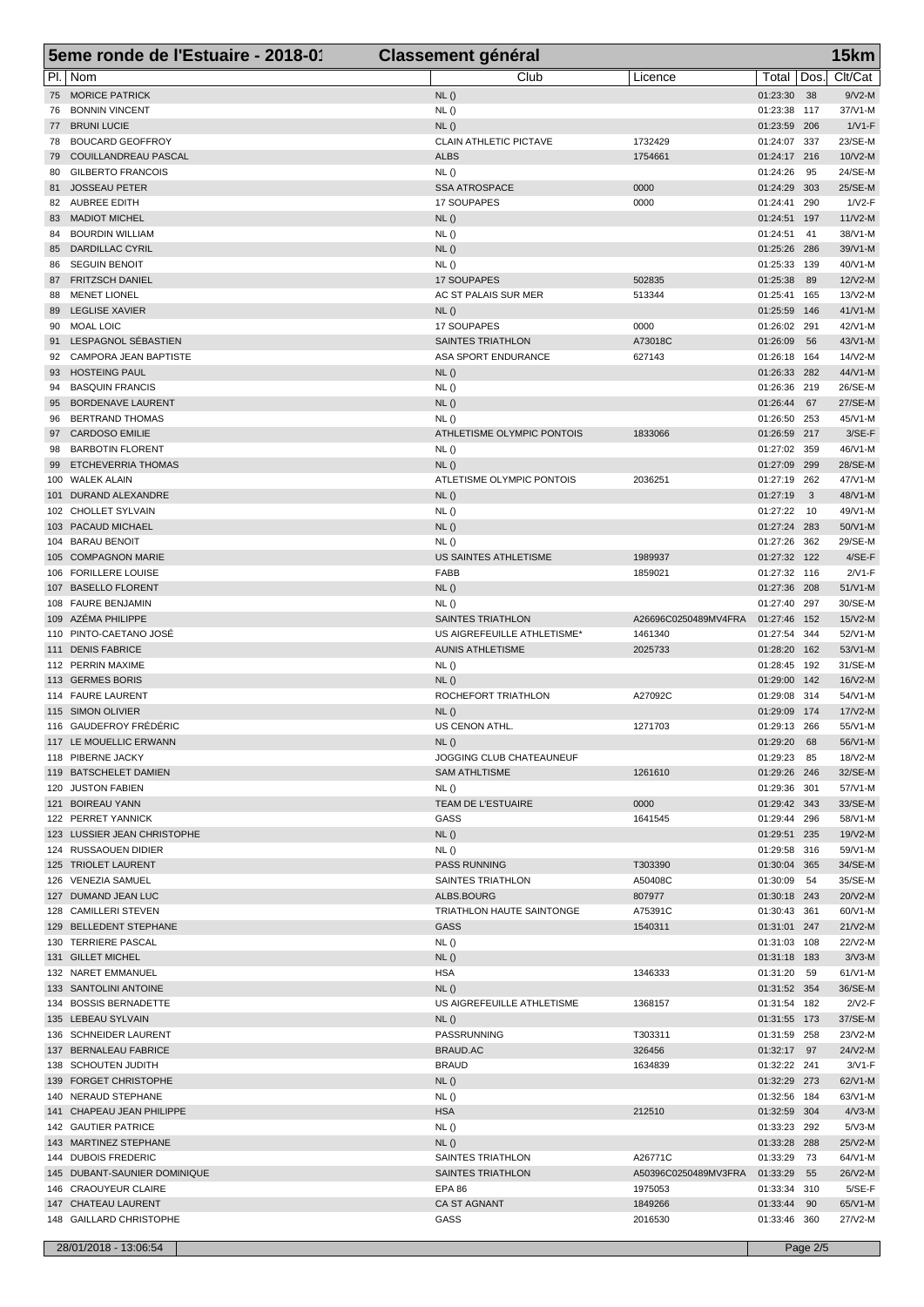|     | 5eme ronde de l'Estuaire - 2018-01                | <b>Classement général</b>                  |                      |                              |           | 15km                  |
|-----|---------------------------------------------------|--------------------------------------------|----------------------|------------------------------|-----------|-----------------------|
|     | PI.   Nom                                         | Club                                       | Licence              | Total                        | Dos.      | Clt/Cat               |
|     | 149 POLANSKI DIDIER                               | NL()                                       |                      | 01:33:48                     | 71        | 28/V2-M               |
|     | 150 LEROYER BENOIT                                | NL()                                       |                      | 01:33:54                     | 16        | 66/V1-M               |
|     | 151 PLASSERAUD FRANÇOISE                          | <b>BAC</b>                                 | 1362249              | 01:33:54 280                 |           | $3/N2-F$              |
|     | 152 LEGER WILLIAM                                 | NL()                                       |                      | 01:33:56 218                 |           | 38/SE-M               |
|     | 153 BILBAUD JEROME                                | <b>SAINTES TRIATHLON</b>                   | A54025C0250489MV1FRA | 01:34:01 346                 |           | 67/V1-M               |
|     | 154 SEGUIN JEROME                                 | NL()                                       |                      | 01:34:15 317                 |           | 68/V1-M               |
|     | 155 BOUINOT PATRICK                               | NL()                                       |                      | 01:34:22 370                 |           | 29/V2-M<br>30/V2-M    |
|     | 156 LEMEE LEBEAU MARC<br>157 MOREAU THIERRY       | NL()<br>NL()                               |                      | 01:34:30 214<br>01:34:47     | 28        | $31/N2-M$             |
|     | 158 GUYONNEAU OLIVIER                             | <b>TASCHET</b>                             | 0000                 | 01:34:51 300                 |           | 69/V1-M               |
| 159 | <b>DUBANT JACQUES</b>                             | <b>MARATHON DES VINS DE BLAYE</b>          |                      | 01:35:02 118                 |           | 70/V1-M               |
| 160 | <b>BOUCHEREAUD GUILLAUME</b>                      | US AIGREFEUILLE ATHLETISME                 | 1880259              | 01:35:27 172                 |           | 39/SE-M               |
|     | 161 CHARBEAU PATRICE                              | <b>GASS</b>                                | 1338882              | 01:35:28                     | 135       | $6/N3-M$              |
|     | 162 VRIGNON NATHALIE                              | TEAM OUIN OUIN                             | 0000                 | 01:35:37                     | 33        | $4/VI$ -F             |
|     | 163 METAIS JEAN-CHRISTOPHE                        | NL()                                       |                      | 01:35:40 188                 |           | 32/V2-M               |
|     | 164 RAFFIN TONY                                   | NL()                                       |                      | 01:35:50                     | -17       | 71/V1-M               |
| 165 | <b>IMBERT ANNIE</b>                               | NL()                                       |                      | 01:36:23 212                 |           | $6/SE-F$              |
| 166 | <b>BALZON VALERIE</b>                             | SAINTES TRIATHLON                          | A26680               | 01:36:27                     | -74       | $4/V2-F$              |
|     | 167 LENOUEN JULIEN                                | NL()                                       |                      | 01:36:29 306                 |           | 40/SE-M               |
|     | 168 VALLON DAVID                                  | NL()                                       |                      | 01:36:48                     | 27        | 72/V1-M               |
|     | 169 ARRAMY LAURENT<br>170 DELATTRE SEBASTIEN      | NL()<br>NL()                               |                      | 01:36:48<br>01:36:50         | 39<br>267 | 73/V1-M<br>74/V1-M    |
|     | 171 ARRAMY SARAH                                  | NL()                                       |                      | 01:36:50                     | 40        | $5/N1-F$              |
|     | 172 RENOULLEAU PIERRE JEAN                        | GASS                                       | 1711023              | 01:36:51                     | 352       | 41/SE-M               |
|     | 173 GRIGNON DELPHINE                              | AKROBITUM                                  | 2051411              | 01:36:57                     | 96        | $7/SE-F$              |
|     | 174 OUDOT CHRISTEL                                | NL()                                       |                      | 01:36:58                     | 70        | 75/V1-M               |
|     | 175 LELIÈVRE SÉBASTIEN                            | <b>SAINTES TRIATHLON</b>                   | A97414C              | 01:37:00                     | 145       | 76/V1-M               |
|     | 176 DRUGEON JAMY PIERRE                           | CA ST AGNANT                               | 497539               | 01:37:05                     | -20       | $7/N3-M$              |
|     | 177 PRUNELLA OLIVIER                              | NL()                                       |                      | 01:37:09 328                 |           | 77/V1-M               |
|     | 178 TOURNEUR FRED                                 | NL()                                       |                      | 01:37:14 170                 |           | 78/V1-M               |
|     | 179 LE GARREC FABRICE                             | NL()                                       |                      | 01:37:21 260                 |           | 79/V1-M               |
| 180 | <b>RENAUD DAVID</b>                               | NL()                                       |                      | 01:37:46 178                 |           | 80/V1-M               |
|     | 181 THIRÉ FREDERIC                                | NL()                                       |                      | 01:38:08 202                 |           | $1/JU-M$              |
|     | 182 BARNIER FRÉDÉRIC<br>183 MAZIERE JEAN PHILIPPE | NL()                                       | T304588              | 01:38:09 238                 |           | 81/V1-M               |
|     | 184 NERAUD CHRISTELLE                             | J AIME COURIR<br>ESTUAIRE CLUB ATHLETIC 17 | 2037299              | 01:38:10<br>01:38:32 133     | 91        | $33/N2-M$<br>$6/V1-F$ |
|     | 185 SLIWINSKI THOMAS                              | NL()                                       |                      | 01:38:38 332                 |           | 82/V1-M               |
| 186 | <b>LAROCHE XAVIER</b>                             | NL()                                       |                      | 01:38:41                     | 333       | 83/V1-M               |
|     | 187 TONNERRE MATHIEU                              | NL()                                       |                      | 01:38:43 313                 |           | 42/SE-M               |
|     | 188 LAROCHE ERIC                                  | NL()                                       |                      | 01:38:46 150                 |           | 84/V1-M               |
|     | 189 MANZINI MARCO                                 | <b>SAINTES TRIATHLON</b>                   | A26636C              | 01:38:48                     | 52        | 34/V2-M               |
|     | 190 LAVERGNE SOPHIE                               | <b>AUNIS ATHLTISME</b>                     | 1958105              | 01:38:50 331                 |           | 8/SE-F                |
|     | 191 VALLOIS FABIENNE                              | <b>ALBS</b>                                | 1547201              | 01:39:02 231                 |           | $1/\sqrt{3}$ -F       |
|     | 192 VALLOIS DIDIER                                | ALBS                                       | 1547202              | 01:39:03 250                 |           | $8/N3-M$              |
|     | 193 CORBINEAU DIDIER                              | <b>SANTORUN</b>                            | 0000                 | 01:39:06 287                 |           | 35/V2-M               |
|     | 194 ROUGERON JEAN PAUL                            | <b>ECA 17</b>                              | 2001679              | 01:39:06 367                 |           | 85/V1-M               |
|     | 195 LORANT JEAN-CHARLES                           | NL()                                       |                      | 01:39:09 134                 |           | 43/SE-M               |
|     | 196 OLIVA NICOLAS                                 | NL()                                       |                      | 01:39:19 242                 |           | 44/SE-M<br>86/V1-M    |
|     | 197 PHELIPPEAU PASCAL<br>198 GUILLOTEAU EMMANUEL  | NL()<br>NL()                               |                      | 01:39:28 11<br>01:39:39 308  |           | 36/V2-M               |
|     | 199 ENOUF MAUD                                    | NL()                                       |                      | 01:39:51 307                 |           | $7/N1-F$              |
|     | 200 HALLEY PATRICE                                | AC ST PALAIS                               | 1191427              | 01:40:12 94                  |           | 37/V2-M               |
|     | 201 GEAY SANDRA                                   | AC ST PALAIS                               | 1772865              | 01:40:12 277                 |           | $9/SE-F$              |
|     | 202 GUILLEUX MARION                               | NL()                                       |                      | 01:40:28 84                  |           | 10/SE-F               |
|     | 203 GUERIN MORGANE                                | NL()                                       |                      | 01:40:34 207                 |           | $11/SE-F$             |
|     | 204 SEGUIN STÉPHANIE                              | NL()                                       |                      | 01:40:40 140                 |           | 8/V1-F                |
|     | 205 AKA EROKON                                    | NL()                                       |                      | 01:40:46 364                 |           | 87/V1-M               |
|     | 206 SIMON ISABELLE                                | NL()                                       |                      | 01:41:00 126                 |           | $5/N2-F$              |
|     | 207 GRIFFAULT DIDIER                              | NL()                                       |                      | 01:41:10 30                  |           | 38/V2-M               |
|     | 208 CORNUAU CORINNE                               | NL()                                       |                      | 01:41:12 19                  |           | $6/V2-F$              |
|     | 209 GODET KARINE                                  | NL()                                       |                      | 01:41:46 366                 |           | $9/V1-F$              |
|     | 210 MARCU LAURENT                                 | NL()<br><b>SAINTES TRIATHLON</b>           |                      | 01:41:48 289                 |           | 39/V2-M               |
|     | 211 SMERALDI CHRISTIAN<br>212 CASTEL DANIEL       |                                            | B12919C0250489MV2FRA | 01:41:57 34                  |           | 88/V1-M               |
|     | 213 GOULOUMES PATRICE                             | NL()<br><b>BRAUD AC</b>                    | 2013651              | 01:42:04 157<br>01:42:04 156 |           | 40/V2-M<br>41/V2-M    |
|     | 214 CAILLEAU PASCAL                               | NL()                                       |                      | 01:42:15 76                  |           | 42/V2-M               |
|     | 215 LE BLEVEC JOHANN                              | NL()                                       |                      | 01:42:17 363                 |           | 45/SE-M               |
|     | 216 MOUHE LYDIE                                   | NL()                                       |                      | 01:42:34 92                  |           | 12/SE-F               |
|     | 217 RIGAUDEAU LOÏC                                | NL()                                       |                      | 01:42:56 261                 |           | 46/SE-M               |
|     | 218 CAUQUIL DELPHINE                              | SAINTES TRIATHLON                          | B02414L              | 01:42:57 368                 |           | 13/SE-F               |
|     | 219 MARTIGNY DIDIER                               | <b>BAC</b>                                 | 1008453              | 01:42:58 319                 |           | 43/V2-M               |
|     | 220 SAMAIN SABRINA                                | NL()                                       |                      | 01:43:12 223                 |           | 14/SE-F               |
|     | 221 DURAND FAUSTINE                               | LA ROCHELLE TRIATHLON                      | 176419               | 01:43:12 227                 |           | 15/SE-F               |
|     | 222 TALON LAURENT                                 | AC <sub>2</sub> A                          | 1981040              | 01:43:25 32                  |           | 44/V2-M               |
|     | 28/01/2018 - 13:06:54                             |                                            |                      |                              | Page 3/5  |                       |
|     |                                                   |                                            |                      |                              |           |                       |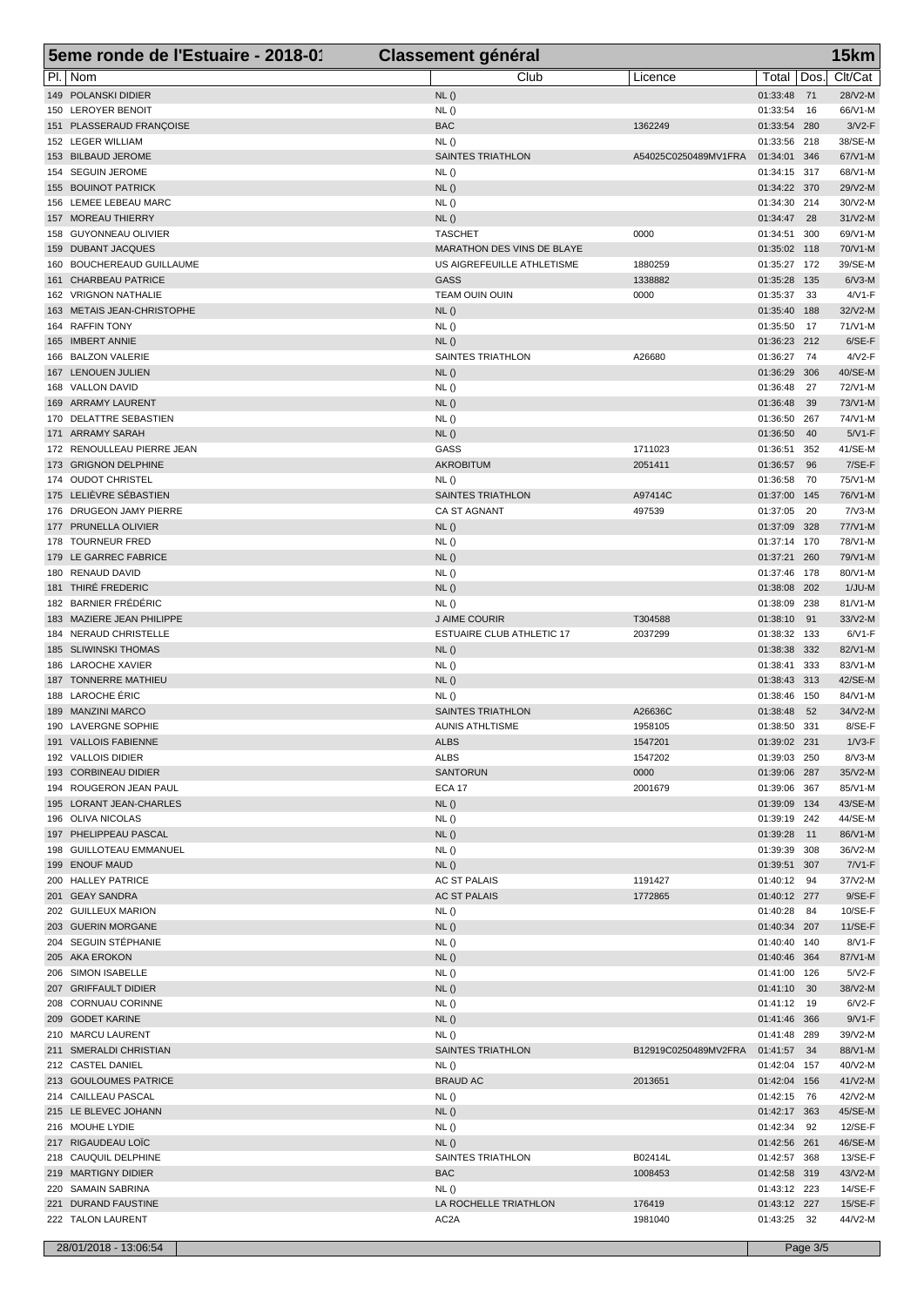| 5eme ronde de l'Estuaire - 2018-01                     | <b>Classement général</b>                                  |                 |                              | 15km                              |  |
|--------------------------------------------------------|------------------------------------------------------------|-----------------|------------------------------|-----------------------------------|--|
| PI.   Nom                                              | Club                                                       | Licence         | Total                        | Clt/Cat<br>Dos.                   |  |
| 223 HUMBLOT ISABELLE                                   | NL()                                                       |                 | 01:43:48                     | $7/V2-F$<br>9                     |  |
| 224 FENETRE JEREMY                                     | NL()                                                       |                 | 01:44:09                     | 47/SE-M<br>120                    |  |
| 225 PAPOT GERARD                                       | NL()                                                       |                 | 01:44:40                     | $9/N3-M$<br>98                    |  |
| 226 JULIENNE KAMILIA<br>227 CLUZAN SEVERINE            | <b>BRAUD ATHLETIC CLUB</b><br>COURIR EN NOUVELLE AQUITAINE | 1784991<br>0000 | 01:44:43 119<br>01:44:45 268 | 10/V1-F<br>$11/N1-F$              |  |
| 228 LARELLE ALEXIA                                     | NL()                                                       |                 | 01:44:53                     | 16/SE-F<br>23                     |  |
| 229 LAVAUD SABRINA                                     | NL()                                                       |                 | 01:44:56 181                 | 17/SE-F                           |  |
| 230 DUGARRY CORINNE                                    | <b>BRAUD AC</b>                                            | 1982373         | 01:44:56 215                 | 18/SE-F                           |  |
| 231 LAMAGNERE PEGGY                                    | <b>BRAUD AC</b>                                            | 2014865         | 01:44:57                     | 62<br>12/V1-F                     |  |
| 232 ROSSARD JEAN LOUP                                  | <b>TOBESPORT</b>                                           | A96487C         | 01:45:09                     | 148<br>$10/N3-M$                  |  |
| 233 SUIRE ISABELLE                                     | SAINTES TRIATHLON                                          | A78318C         | 01:45:23                     | 13/V1-F<br>78                     |  |
| 234 COUNIL PATRICK<br>235 VINCENDEAU SANDRINE          | NL()<br>US SAINTES ATHLETISME                              | 1624404         | 01:45:24<br>01:45:44 204     | 45/V2-M<br>87<br>14/V1-F          |  |
| 236 DUPRE PHILIPPE                                     | SAINTES TRIATHLON                                          | A26679C         | 01:45:45 115                 | 46/V2-M                           |  |
| 237 BUR PATRICE                                        | NL()                                                       |                 | 01:45:48                     | 89/V1-M<br>240                    |  |
| 238 GONZALES CHARLOTTE                                 | NL()                                                       |                 | 01:46:05                     | 19/SE-F<br>- 14                   |  |
| 239 GONZALES MANUEL                                    | NL()                                                       |                 | 01:46:11                     | 90/V1-M<br>13                     |  |
| 240 MICHOT LILIAN                                      | NL()                                                       |                 | 01:46:16 349                 | $1/N4$ -M                         |  |
| 241 DUMAS CHRISTOPHE                                   | NL()                                                       |                 | 01:46:22                     | $91/V1-M$<br>356                  |  |
| 242 POUPOT THIERRY                                     | LES POUSSE PIEDS FOURAS                                    | T304300         | 01:46:26 225                 | 47/V2-M                           |  |
| 243 CHARRASSIER JEAN LUC<br>244 MICHARDIERE FRÉDÉRIQUE | <b>SANTORUN</b><br>NL()                                    |                 | 01:46:30<br>01:46:30         | 166<br>$11/N3-M$<br>8/V2-F<br>271 |  |
| 245 BARABEAU DANIEL                                    | NL()                                                       |                 | 01:46:44                     | 48/V2-M<br>36                     |  |
| 246 NADEAU GUILLEMETTE                                 | <b>SAUJON TRI</b>                                          | B01684L         | 01:46:52                     | 92/V1-M<br>221                    |  |
| 247 FAURE CHRISTOPHE                                   | <b>SAUJON TRI</b>                                          | A26990L         | 01:46:53 222                 | 93/V1-M                           |  |
| 248 AUGER LOIC                                         | SAINTES TRIATHLON                                          | A27069C         | 01:46:55                     | -75<br>49/V2-M                    |  |
| 249 LORENZI MARIE PIERRE                               | <b>ECA</b>                                                 | 1531306         | 01:47:00                     | 42<br>15/V1-F                     |  |
| 250 PEROCHE AURELIE                                    | ECA17                                                      | 1865679         | 01:47:00                     | 20/SE-F<br>83                     |  |
| 251 RIGAUD NATHALIE                                    | NL()                                                       |                 | 01:47:06                     | 220<br>16/V1-F                    |  |
| 252 HARLY CLAIRE                                       | GASS                                                       | 998246          | 01:47:06                     | 21/SE-F<br>351                    |  |
| 253 ARCOUET VERONIQUE<br>254 BELAUD ANNELYSE           | NL()<br>NL()                                               |                 | 01:47:06<br>01:47:16         | 17/V1-F<br>103<br>22/SE-F<br>6    |  |
| 255 PHILIPPS THIERRY                                   | NL()                                                       |                 | 01:47:25 294                 | 50/V2-M                           |  |
| 256 CROSES HERVÉ                                       | NL()                                                       |                 | 01:47:34 335                 | 48/SE-M                           |  |
| 257 BROUILLET JOSIANE                                  | NL()                                                       |                 | 01:47:34 371                 | $9/V2-F$                          |  |
| 258 DANLOS JEAN MARC                                   | NL()                                                       |                 | 01:48:14 154                 | 51/V2-M                           |  |
| 259 PAQUET FRANCOIS                                    | NL()                                                       |                 | 01:48:32 249                 | 52/V2-M                           |  |
| 260 BIARD-PILLOT LAURENCE                              | NL()                                                       |                 | 01:48:45 312                 | 18/V1-F                           |  |
| 261 BREIL ISABELLE                                     | ASA SPORT ENDURANCE                                        | 1222074         | 01:49:04 161                 | 10/V2-F                           |  |
| 262 DELAUNAY ROMAIN<br>263 LE ROY EMILIE               | NL()<br>NL()                                               |                 | 01:49:05<br>01:49:27         | 49/SE-M<br>131<br>23/SE-F<br>191  |  |
| 264 VIGUIAUD PATRICIA                                  | GASS                                                       | 1274709         | 01:49:36                     | 88<br>$11/N2-F$                   |  |
| 265 GOUINEAU SABRINA                                   | <b>ESTUAIRE CLUB ATHLETIC 17</b>                           | 1974894         | 01:49:43 279                 | 19/V1-F                           |  |
| 266 TONDUT CHRISTINE                                   | NL()                                                       |                 | 01:49:47 270                 | 12/V2-F                           |  |
| 267 DUFOREST JOELLE                                    | LA ROCHELLE TRIATHLON                                      | A46945C         | 01:49:47 138                 | 20/V1-F                           |  |
| 268 ANDRE CÉLINE                                       | NL()                                                       |                 | 01:49:54 50                  | 24/SE-F                           |  |
| 269 GRONDIN JIMMY                                      | NL()                                                       |                 | 01:50:06 69                  | 50/SE-M                           |  |
| 270 GAUDIN JEAN LUC                                    | <b>HSA</b>                                                 | 0000            | 01:50:14 298                 | 53/V2-M                           |  |
| 271 CAILLON GERALD<br>272 VALLEE LUDOVIC               | NL()<br>SAINTESTRIATHLON                                   | A54027          | 01:50:31 141<br>01:50:39     | 54/V2-M<br>94/V1-M<br>-77         |  |
| 273 DOUIN CORINNE                                      | SAINTES TRIATHLON                                          | A26798C         | 01:50:39 112                 | 13/V2-F                           |  |
| 274 POUPOT MARIE                                       | NL()                                                       |                 | 01:50:48 224                 | 25/SE-F                           |  |
| 275 COURNU FABIENNE                                    | NL()                                                       |                 | 01:50:51 159                 | 21/V1-F                           |  |
| 276 AUCHE SÉBASTIEN                                    | NL()                                                       |                 | 01:50:55 305                 | 51/SE-M                           |  |
| 277 DISPLAN JOHAN                                      | NL()                                                       |                 | 01:50:55                     | 52/SE-M<br>$\overline{1}$         |  |
| 278 GAREL PHILIPPE                                     | <b>JOG FORS</b>                                            | 0000            | 01:51:07 358                 | 55/V2-M                           |  |
| 279 CHARBONNIER CHRISTOPHE                             | NL()                                                       |                 | 01:51:15 285                 | 95/V1-M                           |  |
| 280 LUCAS LAETITIA<br>281 DELEGER NATHALIE             | NL()<br>NL()                                               |                 | 01:51:34 109<br>01:51:42 195 | 22/V1-F<br>23/V1-F                |  |
| 282 NOURAUD VINCENT                                    | NL()                                                       |                 | 01:51:51 341                 | 53/SE-M                           |  |
| 283 BUFFARD HAY MARYSE                                 | NL()                                                       |                 | 01:51:56 338                 | 14/V2-F                           |  |
| 284 BAUDRY CORINE                                      | NL()                                                       |                 | 01:51:56 311                 | 15/V2-F                           |  |
| 285 DENIS ELODIE                                       | NL()                                                       |                 | 01:51:57 81                  | 26/SE-F                           |  |
| 286 PEAULT MARINE                                      | NL()                                                       |                 | 01:52:09 209                 | 27/SE-F                           |  |
| 287 POULIQUEN PHILIPPE                                 | NL()                                                       |                 | 01:52:40 124                 | 56/V2-M                           |  |
| 288 MAYEUR SYLVIE                                      | NL()                                                       |                 | 01:52:40 104                 | 24/V1-F                           |  |
| 289 MACAIGNE MERYLINE                                  | <b>SANTORUN</b>                                            |                 | 01:53:18 18                  | 16/V2-F                           |  |
| 290 QUINTARD AGNES<br>291 GUEYE VALERIE                | NL()<br>NL()                                               |                 | 01:53:46 233<br>01:54:22 329 | 28/SE-F<br>17/V2-F                |  |
| 292 CANDAUX ALAIN                                      | NL()                                                       |                 | 01:54:29 230                 | 12/V3-M                           |  |
| 293 LABARBE JEAN PIERRE                                | MARATHON DES VINS DE BLAYE                                 |                 | 01:54:31 355                 | 13/V3-M                           |  |
| 294 HOSTEING HELENE                                    | <b>MIMOLETTE</b>                                           |                 | 01:54:32 281                 | 25/V1-F                           |  |
| 295 HEBRARD ALAIN                                      | NL()                                                       |                 | 01:54:57 111                 | $2/N4-M$                          |  |
| 296 BABINOT ELINA                                      | NL()                                                       |                 | 01:55:06 102                 | 29/SE-F                           |  |
| 28/01/2018 - 13:06:54                                  |                                                            |                 |                              | Page 4/5                          |  |